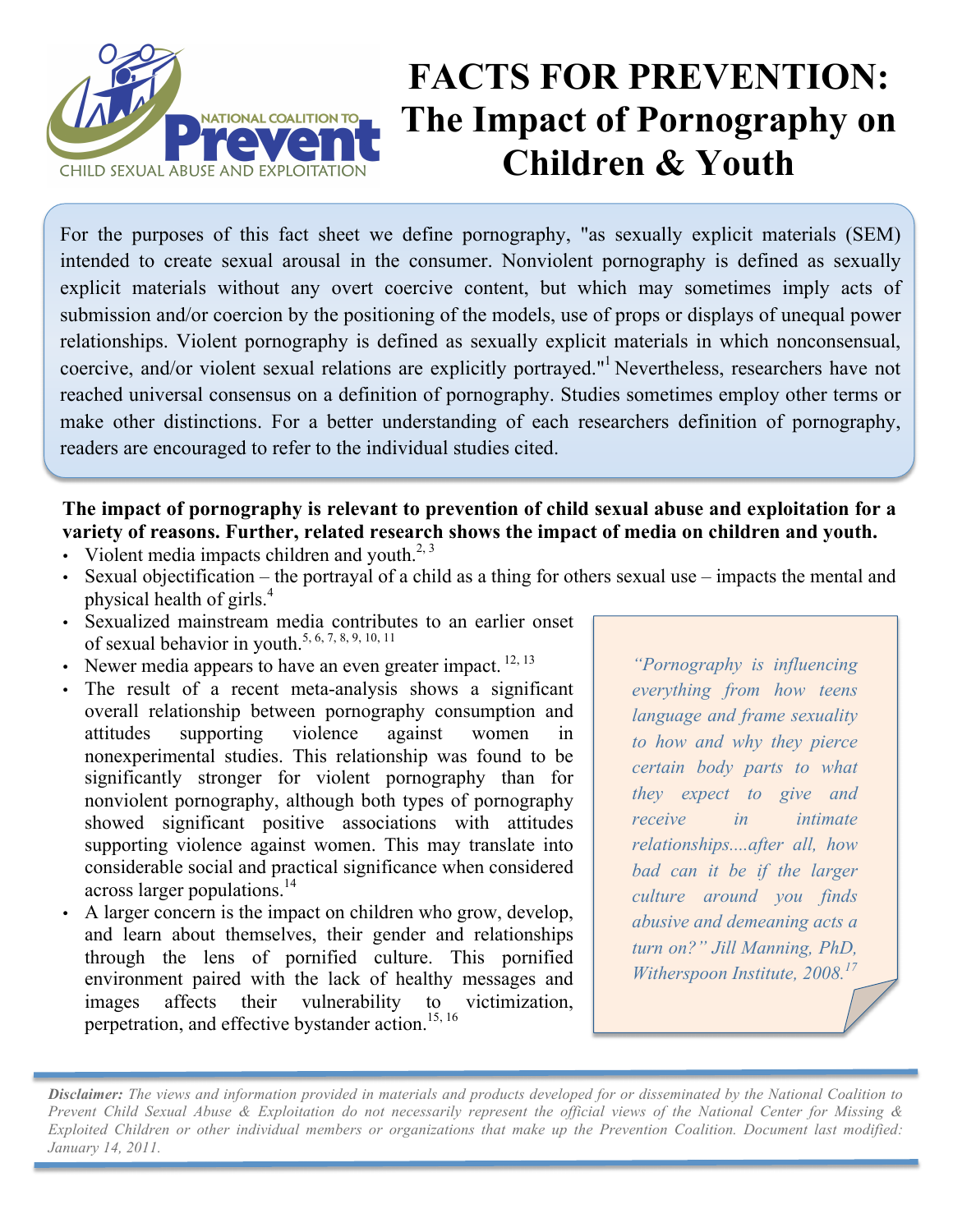#### **Exposure to pornography is common in adolescence.**

- Recent studies suggest that exposure to sexual material is common.<sup>18</sup> Fifteen percent of 12–17 year olds report looking at Xrated material either online or through traditional mediums.<sup>19</sup> When unwanted exposure also is included, 42% of 12–17 year olds in one nationally representative survey report any exposure to x-rated material online,  $^{20}$  and 70% of 15–17 year old Internet users in another nationally representative survey reported accidentally viewing pornography online ''very'' or ''somewhat'' often. <sup>21</sup>
- In a study of 876 young people aged 15-25 years in Sweden who visited a youth center for a period of one year, "nearly all of the participants had viewed pornographic movies (among those 15 years of age, 98.9% of boys and 73.5% of girls). The majority of males (62.7%) responded positively toward pornography, describing it as 'stimulating' and 'cool,' but about all 'exciting.'"<sup>22</sup>

*"Although prevention is needed, social change is needed even more to combat the normalization of demeaning, harmful sexual images. It is obvious that this change will be difficult to implement given the rapid and pervasive impact of internetrelated technology." Prentky et al. 2010. <sup>23</sup>*

*Pornography is moving from an individual and couples problem to a public health problem, capable of deeply harming the emotional, sexual and relationship wellbeing of millions of men, women and children. Wendy Maltz, 2009. 24*

## **Exposure to pornography has negative effects on healthy development and relationships.**

• A study of 2,343 Dutch 13-20 year olds found frequent exposure to SEM (pornography) via the Internet was related to greater sexual uncertainty (i.e., clarity of one's sexual beliefs or values) and more positive attitudes toward uncommitted sexual exploration (i.e., sexual relations with casual partners).<sup>25</sup>

• Prolonged exposure to pornography leads to exaggerated perception of sexual activity in the populace (e.g. sodomy, group sex,

sadomasochistic practices and bestiality). It also creates dispositional changes including

diminished trust in intimate partners, the abandonment of hopes for sexual exclusivity with partners, and the evaluation of promiscuity as the natural state. It fosters cynical attitudes about love, and sexual pleasures are considered attainable without affection toward partners.<sup>26</sup>

• A rigorous meta-analysis of 46 studies provides clear evidence confirming that pornography exposure is one important factor contributing directly to the development of sexually dysfunctional attitudes and behaviours. The adverse effects of pornography exposure identified include: developing sexually deviant tendencies; committing sexual offenses; experiencing difficulties in one's intimate relationships; and accepting rape myths (e.g. a rape victim deserved to be raped because of how she dressed). $27$ 

*"A number of studies and surveys have shown that one of the initial impacts pornography has on a developing adolescent mind is that it evokes upset and distress when one is not psychologically able to process the images." Manning, 2008. 28*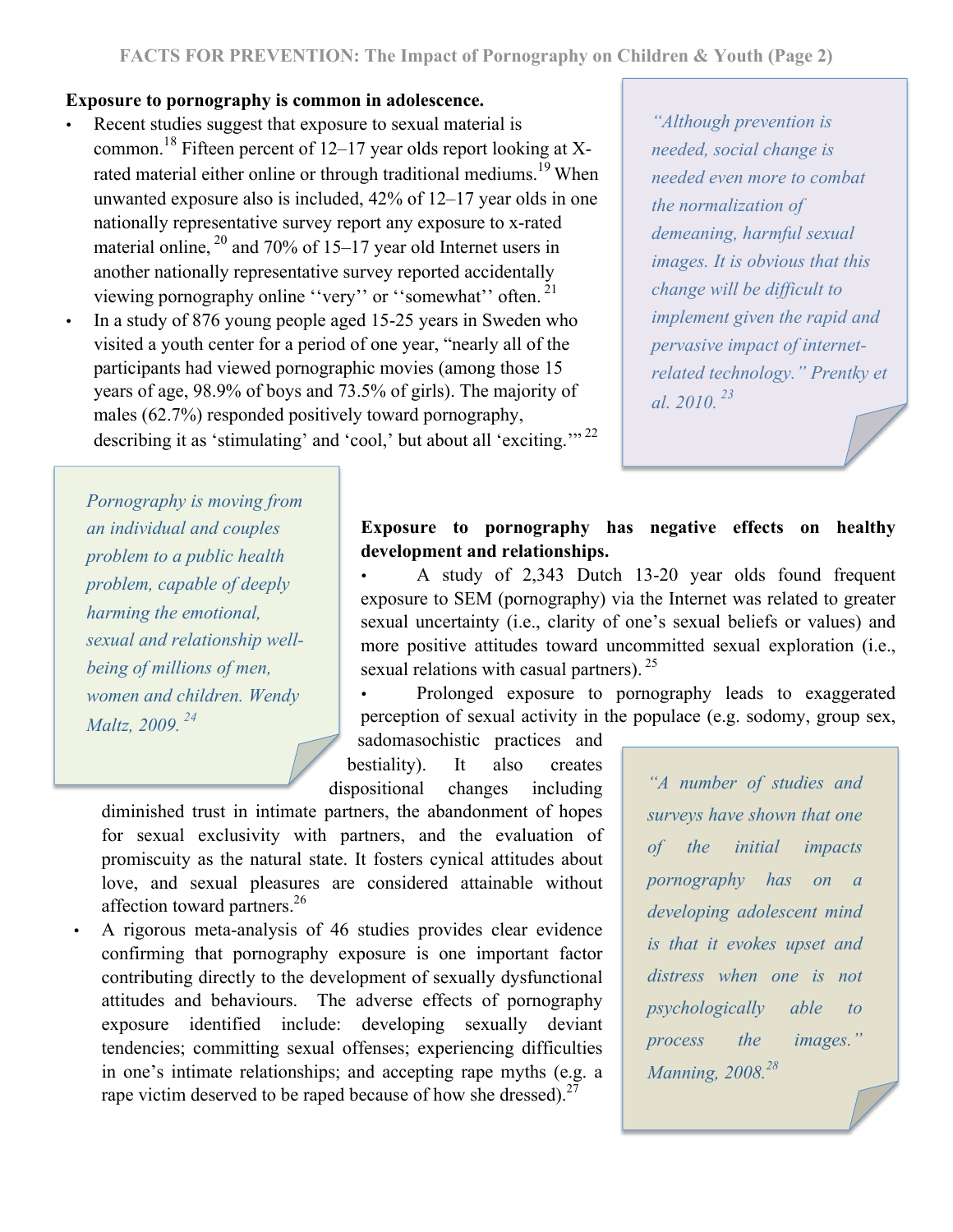*"In-depth interviews with 458 Cambodian children 12.5 – 17.5 years old found that not only does pornography have a strong impact on the behaviors of the children who view it, but on other children as well, due to increased levels of physical and verbal sexual harassment of girls, and the general increase in sexualized discourse among children." - Fordham, 2006.<sup>29</sup>*

## **Pornography exposure contributes to sexual aggression in some users.**

• A study of 804 Italian males and females aged 14 to 19 found pornography use and sexual violence were significantly correlated. Females who watched pornographic videos were at significantly greater likelihood of being a victim of sexual harassment or sexual assault, while males who viewed pornography were significantly more likely to report having sexually harassed a peer or forcing someone to have sex. $30$ 

Among the 10-15 year old respondents surveyed nationally in the Growing up with Media Study, self-reports of intentional exposure to x-rated violent material are associated with significantly higher odds of reporting perpetration of sexually aggressive behavior. This association remains significant even after a range of risk factors… are considered. Importantly the relationship between x-

rated material and sexually aggressive behavior appears to be driven by the violent content of the x-rated material. When violent and nonviolent x-rated material are examined separately, consumers of violent xrated material are almost six times more likely than non-consumers of violent ex-rated material to report sexually aggressive behavior. In contrast, consumers of non-violent material are statistically equally likely to report sexually aggressive behavior compared to those who report no consumption of non-violent x-rated material. $31$ 

- In a study of 483 seventh and eighth grade boys increased exposure to sexually explicit media at the study's outset predicted more frequent sexual harassment perpetration two years later, even considering controls (i.e. demographics, pubertal status, and sensation seeking). $32$
- A growing body of evidence indicates that high-frequency pornography use or consumption of violent pornography among boys and young men intensifies attitudes supportive of sexual coercion and increases their likelihood of perpetrating assault.<sup>33</sup>
- Sexually reactive children and adolescents (SRCAs) are individuals who engage in sexually inappropriate and/or coercive acts with other youth and adults. Such children and adolescents are often victims of neglect, sexual, physical, and/or emotional abuse.

*"Pornography is a poor sex educator. Most pornography is too explicit for younger children; most shows sex in unrealistic ways and neglects intimacy and romance; most pornography is sexist; and some is based on and eroticizes violence." Michael Flood, 2009. 34*

SRCAs who used pornography were 5.1 times more likely to engage in coerced vaginal penetration, and 4.9 times more likely to have engaged in sex with animals than a nonusing cohort.<sup>35</sup>

In a sample of 312 juvenile sexual offenders and non-sexual offenders, more than 50% percent of both groups saw some form of pornography before age 10, and nearly all youth were exposed to pornography after age 10. Pornography was not found to have a correlation with the age at which sexually offending youth began abusing others, the severity of their offenses, the total number of their victims, or degree of force used in their offending behaviors. However, pornography exposure was significantly correlated with their sexual arousal toward males under 12, masochism, males and females aged 13-18, and sadism. Additionally pornography exposure prior to age 10 was significantly correlated with felony assault, general delinquency, felony theft, drug sales, alcohol use, drug use, robbery, public disorderly conduct, and property damage. <sup>36</sup>